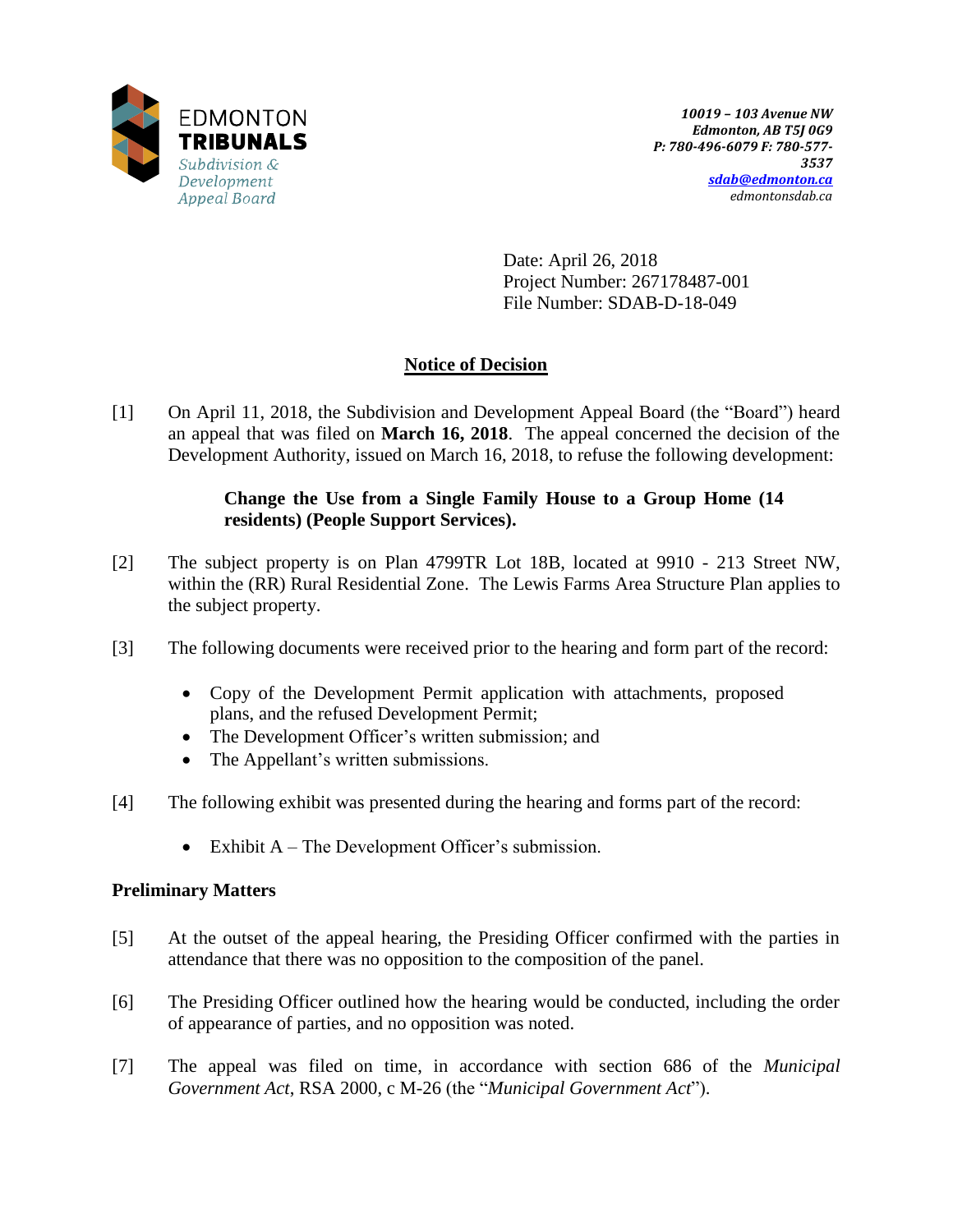- [8] At the outset of the hearing the Presiding Officer indicated that the Board received a large submission from the Appellant. The Presiding Officer stated that the Board could adjourn the hearing to a later date to allow them time to review the submission or they could proceed with the hearing.
- [9] Mr. Comsa indicated that he would reference his submission and did not want to postpone the hearing.

#### **Summary of Hearing**

- *i) Position of the Appellant, Mr. S. Comsa*
- [10] Mr. Comsa referred to the three reasons for refusal on the refused development application.
- [11] The subject site is a 2.14 acre property. The existing Bed and Breakfast has eight units with two occupants per unit with a potential of some 20 visitors or guests.
- [12] There is an approved gas station application to be developed on the southwest corner of the immediate area, as well as a playground and park approximately one block away for the subject site. A bus stop is located approximately one property from the subject site.
- [13] The majority of the traffic comes from the industrial area to the east. Traffic would not be generated from the subject site as residents of the Group Home would not drive.
- [14] He referred to the *Edmonton Zoning Bylaw* definitions outlined in his submission. In his opinion, some of the definitions were not properly outlined in the Development Officer's written submission.
- [15] The Development Permit Application is for 14 residents and not 14 sleeping units. He stated that a sleeping unit means a Habitable Room in a building used for congregate living in which the room is occupied by a person under any form of accommodation agreement providing remuneration for the room. A sleeping unit can provide accommodation for two residents. In his opinion, 14 residents could be accommodated in 7 sleeping units.
- [16] With regard to section 96.3(a) of the *Edmonton Zoning Bylaw,* he stated that you cannot have 0.2 of a facility. The Threshold regulation is to have a facility in every neighbourhood and the Threshold regulation is to ensure that Special Residential Facilities are not exceeded. There are no Group Homes in the neighbourhood, therefore the proposed development does not violate this regulation.
- [17] He referred to Section 96.2(b) that states that the Threshold is to ensure that Special Residential Facilities are available in all neighbourhoods.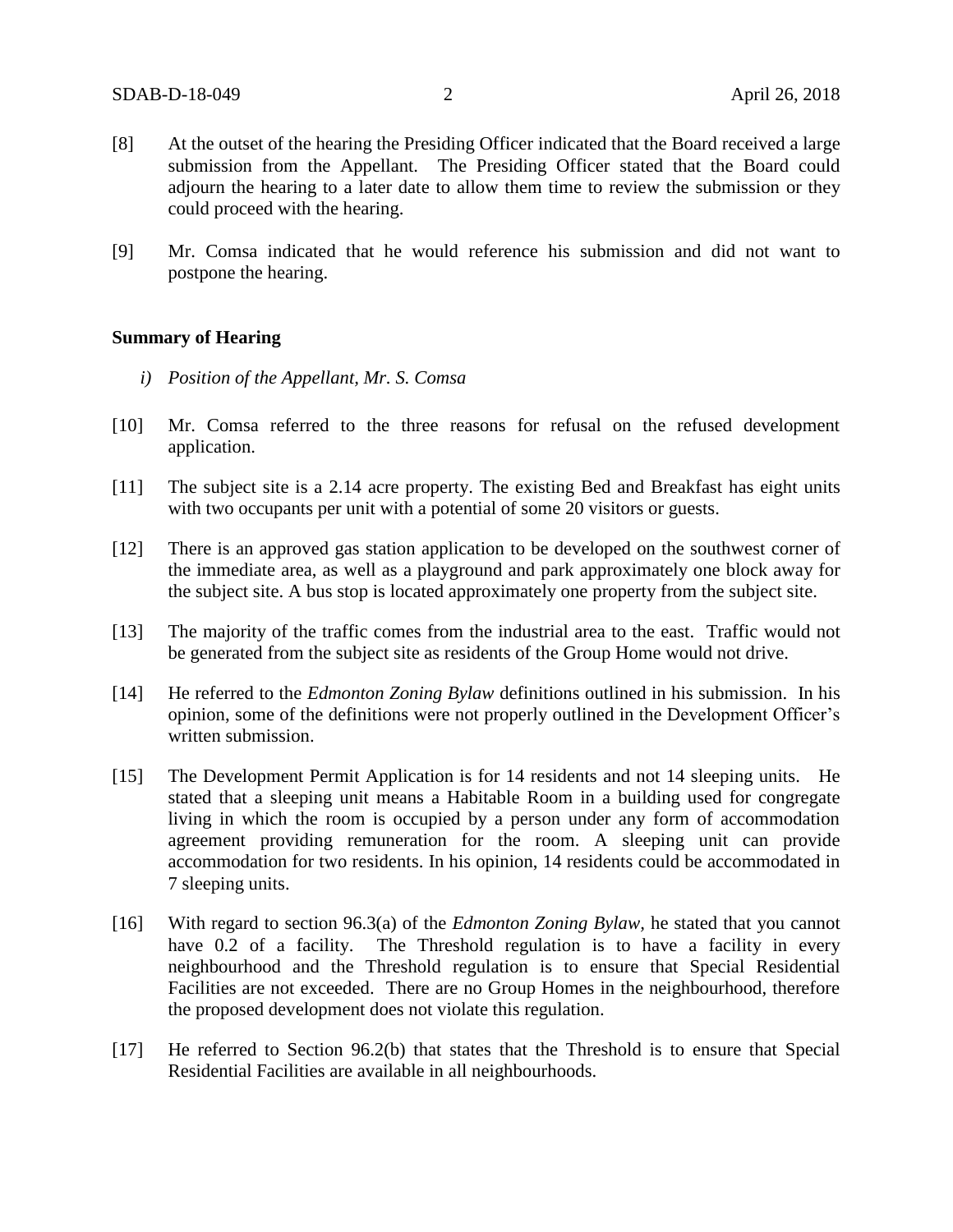- [18] The subject site is surrounded by a residential area and the site will be serving a large area.
- [19] In his opinion, the proposed development will increase the value for the City which will attract developers to build in this area.
- [20] He stated that a previous Major Home Based Business on the subject site was approved by the Board for 8 sleeping units for 16 residents.
- [21] He does not agree with the Development Officer's statement in his written submission that the subject site will create a nuisance in the neighbourhood. In his opinion, a Group Home is more suitable in this area than a high density neighbourhood like downtown.
- [22] It was clarified that the subject site is for sale which is contingent on the approval of the development permit. He clarified that People Support Services applied for the development permit.
- [23] He does not object to a staff member being on site 24 hours a day. However, the proposed development is not his business so he could not confirm if this would happen.
- [24] In response to a question from the Presiding Officer, the Appellant confirmed that all of the proposed conditions in the Development Officer's Report would be acceptable to him or the eventual operator of this site, insofar as he was aware.
	- *ii) Position of the Development Officer, Mr. B. Liang, who was accompanied by Ms. T. Edgecombe, representing the City of Edmonton, Fire Rescue Services*
- [25] Mr. Liang indicated that there are three areas of review for Group Home applications, which include:
	- a. What type of Group Home?
	- b. What type of neighbourhood?
	- c. Is it an appropriate location?
- [26] A Group Home can range from a small Single Detached House conversion of four to five residents to large Apartment complexes with hundreds of residents.
- [27] A Limited Group Home must have six or less residents and have 24/7 care. A Group Home can have much more than six residents or have six or less residents without 24/7 care.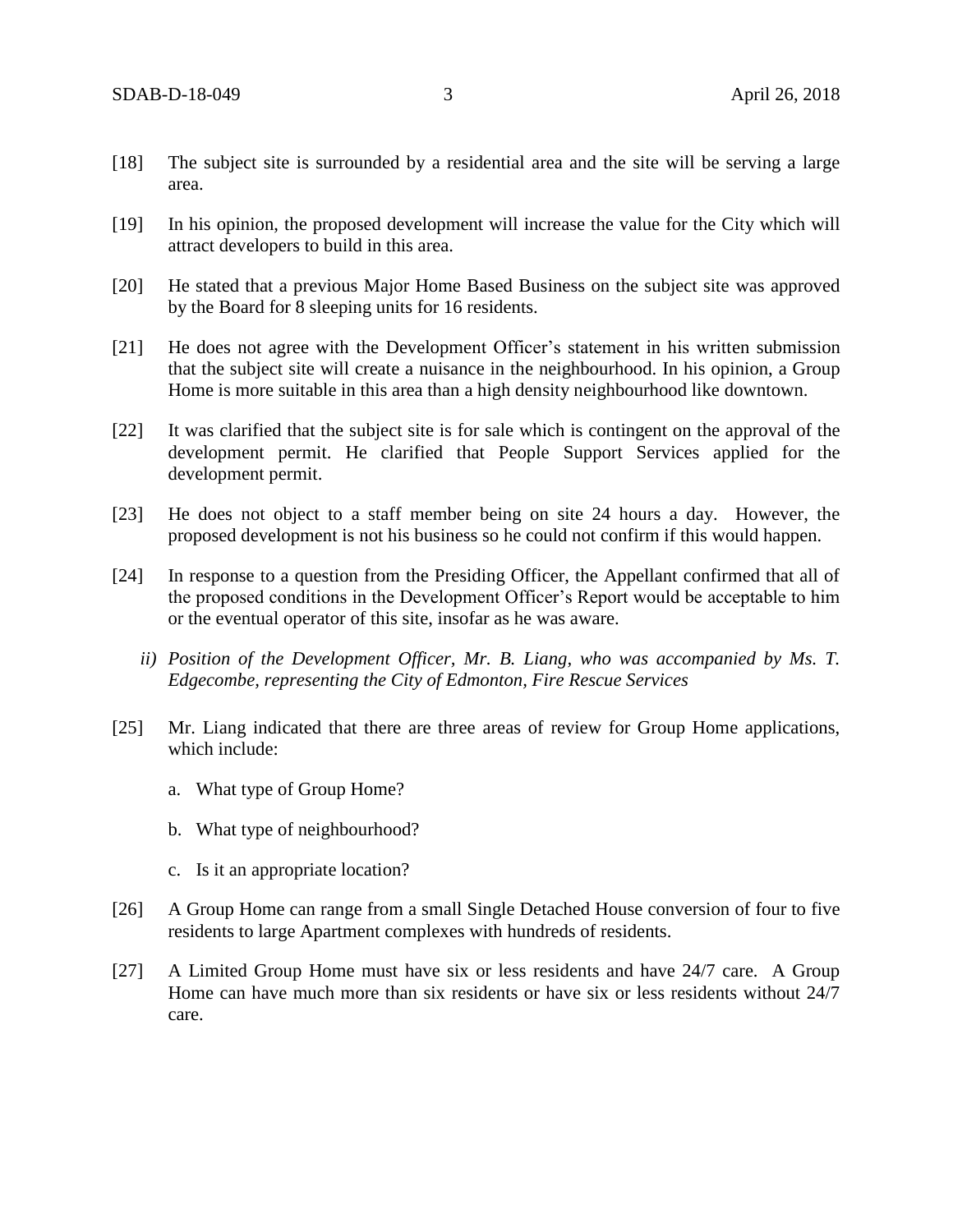- [28] Mr. Liang referred to the Density variance and stated that the number of sleeping units determines what type of building is appropriate. In his review of Group Homes, six or less sleeping units is treated as a household and 7 or more sleeping units is treated as Use that should be in a higher density zone. The (RR) Rural Residential Zone is the lowest density residential zone.
- [29] When the City plans for growth, newer areas like Lewis Estates is planned in phases. Neighbourhood Structure Plans shows where low density and high density areas should be placed based on roadways, parks, and utilities and other amenities. High density areas are planned along arterial and collector roadways. The City locates high density areas adjacent to these services because they are maximized by the number of people benefiting from them. This proposed development is a high density use of 14 residents plus visitors and staff and it does not meet the City's objectives on cost-effective planning.
- [30] This area does not have a Neighbourhood Structure Plan in place and there are no service / utilities. Mr. Liang referred to a map showing existing utilities and indicated that a new water line would need to be constructed along 100 Avenue to 211 Street to adequately connect to the property. Currrently, a septic tank services the subject site and in his opinion, a high density use should be provided by a sewer line.
- [31] This neighbourhood is also a semi-industrial area. There is an approval for a General Industrial Use north of the subject site and there are at least three Industrial Uses to the east. The Area Structure Plan provides a buffer to future residential areas and once the Neighbourhood Structure Plan is in place there will be a buffer. This proposed Group Home is not appropriate in a semi-industrial area. The subject building is only 3.3 metres from the abutting industrial site to the north.
- [32] Mr. Liang indicated that he has no authority to vary Density.
- [33] Ms. Edgecomb reviewed the Fire Rescue Services memorandum and indicated that the conditions are based on Municipal Standards. The fire flow requirements are set out in the memorandum to advise applicants that there could be significant building retrofits required prior to the building permit stage. To meet the Municipal Standards could be quite costly to applicants.
	- *iii) Rebuttal of the Appellant, Mr. S. Comsa*
- [34] Mr. Comsa stated that development of the surrounding land would not take place in the near future.
- [35] He stated that the water concerns are not an issue for the subject site as the operator of the Group Home would abide by the requirements of their governing body. Specific reference was made to sprinklers and a waterflow rate of 100 litres per second.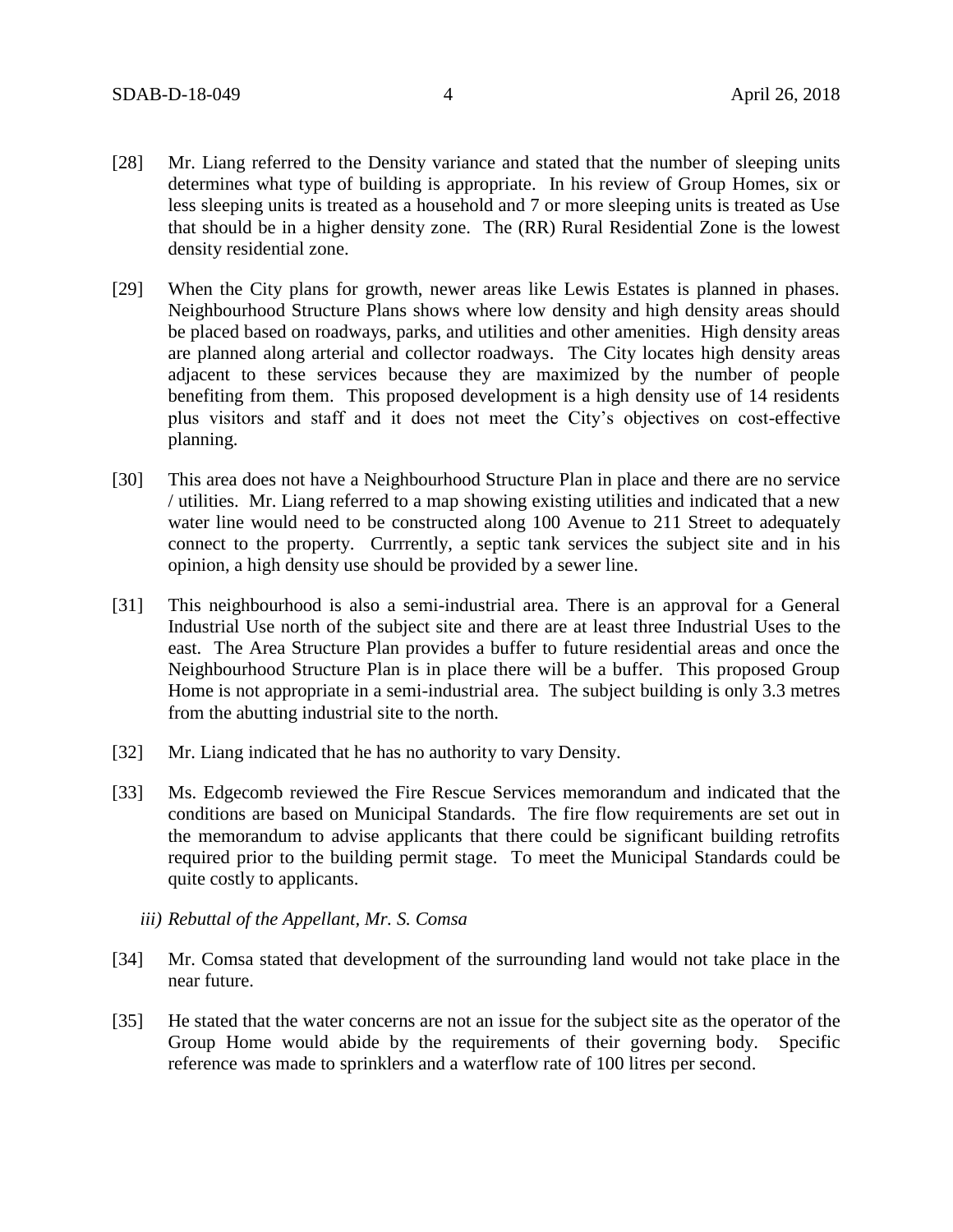## **Decision**

- [36] The appeal is **ALLOWED** and the decision of the Development Authority is **REVOKED**. The development is **GRANTED** as applied for to the Development Authority, subject to the following **CONDITIONS**:
	- 1. The Group Home shall provide continuous (24 hours, seven days a week) on-site professional care and supervision by staff licensed or certified to provide such care.
	- 2. The development shall be recognized, authorized, licensed or certified by a public authority as a social care facility.
	- 3. Water supply and sewage disposal shall be provided in accordance with the Public Health Act regulations (Reference Section 240.4.8).
	- 4. The maximum number of Sleeping Units in this Group Home is 14.
	- 5. The maximum occupancy in this Group Home is 14.
	- 6. No Major Home Based Business, Secondary Suite, or Garden Suite shall be permitted on the Site (Section 79.2.g).
	- 7. Parking shall be provided in accordance with the approved Site Plan.

## **TRANSPORTATION CONDITIONS:**

- 8. Access from the site to 213 Street is existing, as shown on Enclosure I. Any modification to the existing accesses requires the review and approval of Subdivision Planning.
- 9. The existing gate must not swing out over road right-of-way. It must either swing into the property or slide along the fence. No objects are permitted to encroach onto, over or under road right-of-way, as shown on Enclosure I.
- 10. There may be utilities within road right-of-way not specified that must be considered during construction. The owner/applicant is responsible for the location of all underground and above ground utilities and maintaining required clearances as specified by the utility companies. Alberta One-Call (1-800-242-3447) and Shaw Cable (1-866-344-7429; www.digshaw.ca) should be contacted at least two weeks prior to the work beginning to have utilities located. Any costs associated with relocations and/or removals shall be at the expense of the owner/applicant.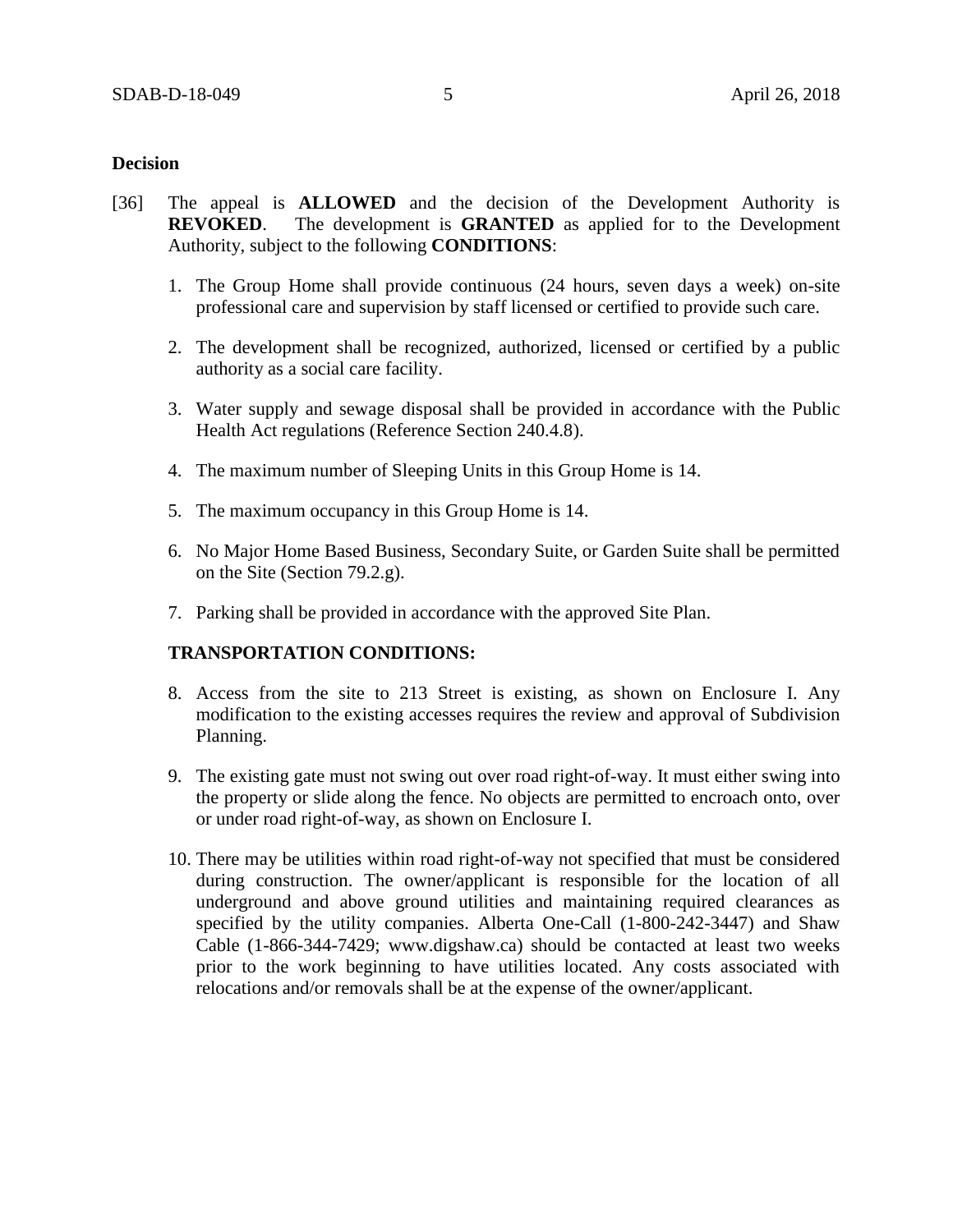- 11. Any hoarding or construction taking place on road right-of-way requires an OSCAM (On-Street Construction and Maintenance) permit. OSCAM permit applications require Transportation Management Plan (TMP) information. The TMP must include:
	- the start/finish date of project;
	- accommodation of pedestrians and vehicles during construction;
	- confirmation of lay down area within legal road right of way if required; and
	- to confirm if crossing the sidewalk and/or boulevard is required to temporarily access the site.

It should be noted that the hoarding must not damage boulevard trees. The owner or Prime Contractor must apply for an OSCAM online at:

[http://www.edmonton.caltransportation/on\\_yourstreets/on-street-construction](http://www.edmonton.caltransportation/on_yourstreets/on-street-construction-maintenance-permitaspx)[maintenance-permitaspx](http://www.edmonton.caltransportation/on_yourstreets/on-street-construction-maintenance-permitaspx)

12. Any boulevard damage occurring as a result of construction traffic must be restored to the satisfaction of Development Inspections, as per Section 15.5(f) of the Zoning Bylaw. The boulevard will be inspected by Development Inspections prior to construction, and again once construction is complete. All expenses incurred for repair are to be borne by the owner.

### **FIRE RESCUE SERVICES CONDITIONS:**

- 13. The applicant shall provide, to the satisfaction of the Fire Rescue Services, a Fire Underwriter's Survey analysis for this project that confirms the site-specific fire flow requirements will be met with the installation of the proposed fire water storage tanks. The on-site water supply shall be sufficient for firefighting use and for sprinkler system for the duration recommended per NFPA 13. Fire Underwriter's Survey shall be submitted for review by Fire Rescue Services.
- 14. The applicant shall identify the Sprinkler Fire Department Connection for the building, to the satisfaction of Fire Rescue Services. The fire department connection shall be located no closer than 3 m and no further than 15 m from the principal entrance to the building.
- 15. The applicant shall confirm that the Fire Alarm Annunciator panel is located in close proximity to the building entrance that faces a street or emergency access route, to the satisfaction of Fire Rescue Services.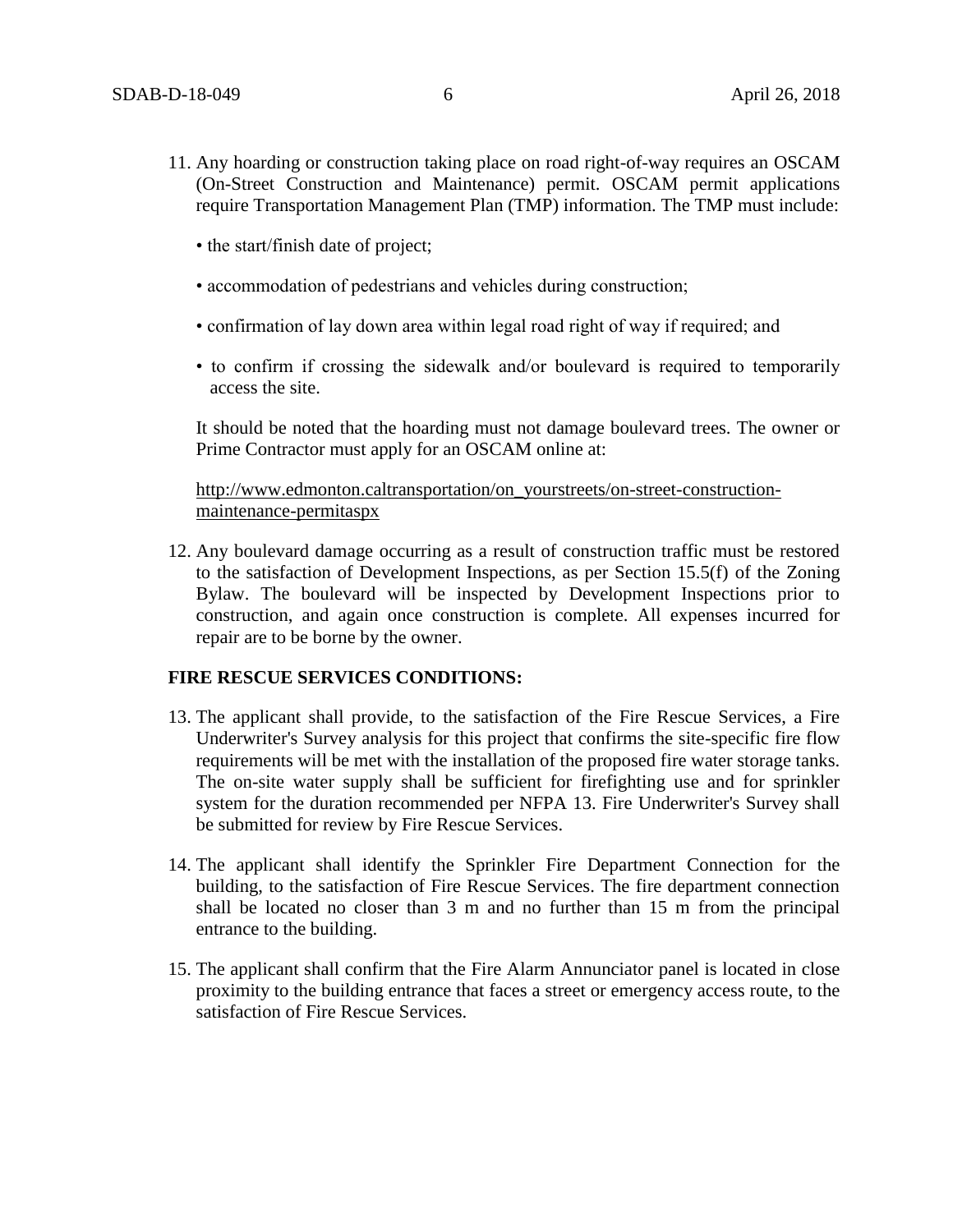- 16. The applicant shall prepare a Fire Safety Plan in accordance with the EFRS Construction Site Fire Safety Plan Template, (which can be found here: https://www.edmonton.ca/proqrams services/fire rescue/fire-safety-planning-forconst.aspx). The Fire Safety Plan must be submitted to Fire Rescue Services prior to the issuance of the Building Permit.
- 17. An all-weather road shall be constructed prior to construction.

#### **WASTE MANAGEMENT CONDITIONS:**

18. Waste Management Services shall be provided by a private provider.

#### **EPCOR WATER CONDITONS:**

19. The applicant shall submit an on-site servicing plan and a lot grading plan stamped by a professional engineer to EPCOR Drainage Public Service.

#### **NOTES:**

- A. Signs require separate Development Applications.
- B. A Building Permit is required for any construction or change in use of a building. For a building permit, and prior to the Plans Examination review, you require construction drawings and the payment of fees. Please contact the 311 Call Centre for further information.
- C. This Development Permit is not a Business Licence. A separate application must be made-for a Business Licence.

#### **DRAINAGE ADVISEMENTS:**

D. Permanent Area Contribution (PAC), Sanitary Servicing Strategy Expansion Assessment (EA) and Arterial Roadway Assessment (ARA) assessment has been deferred under this Development Permit application due to the scope of work of this application.

#### **TRANSPORTATION ADVISEMENTS:**

E. This site falls within the Lewis Farms Arterial Roadway Assessment (ARA) catchment and is set up as a means for cost sharing the arterial roadway construction. The ARA will be deferred for this application only and the owner/applicant will be required to pay the ARA for the entire site as a condition of approval of any future subdivision or development. In addition, there may be over-expenditures owing on this site. For further information regarding the ARA and additional costs with future development, please contact Dan Christian Yeung (780-496-4195) of Development Coordination.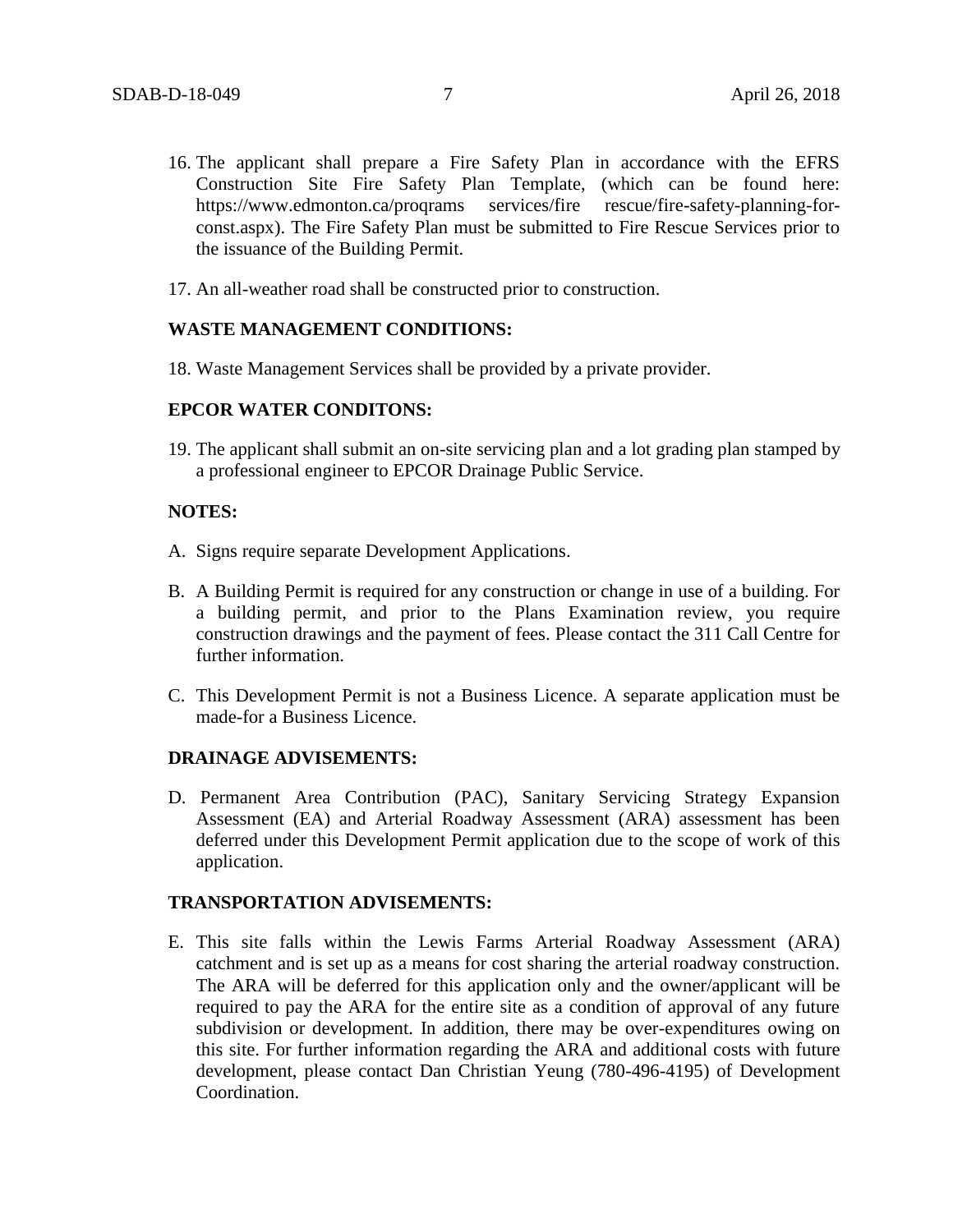- F. The Stony Plain Road Concept Plan, which includes the grade separation of Winterburn Road, has been approved and will require property from this site with construction (see Enclosure II). Funding for land acquisition and construction is currently unavailable for this project and therefore timing of the improvements has not been determined.
- G. The owner is advised that access to the site will require review with further redevelopment of the site.
- [37] In granting the development the following variances to the *Edmonton Zoning Bylaw* are allowed:
	- 1. The maximum number of Dwellings per section 240.4(9) is waived. A maximum of 14 Dwellings is allowed.
	- 2. The maximum number of residents per section 79.2(a) is waived. A maximum of 14 residents is allowed.
	- 3. The maximum number of Congregate Living facilities per section 96.3(a) is waived.

#### **Reasons for Decision**

- [38] The proposed development, a Group Home, is a Discretionary Use in the (RR) Rural Residential Zone.
- [39] The Board notes that there are no neighbours in opposition irrespective of the fact that 16 properties were notified including the Lewis Estates Community League.
- [40] In waiving the requirements of Section 240.4(9), the Board notes that the proposed development is a single, free-standing Special Residential Facility, and finds it unreasonable to equate the provision for 14 residents as breaching the requirement for a maximum of one dwelling per site.
- [41] The Board notes the Development Officer had no authority to vary any Density calculations. This restriction is a hardship which is in direct conflict with section 96.2(b) which ensures that **Special Residential Facilities are available in all neighbourhoods**. This Board finds that section 96.2(b) is of primordial importance to achieving social equality in development.
- [42] The Board notes that it was previously faced with the existing Use with balancing incomplete urban servicing at the subject site which is not dissimilar than what is presently approved. As such, due to the fact that new exterior alterations are required and traffic is similar to the present Use, the Board accepts the submissions of the Appellant regarding the proposed development.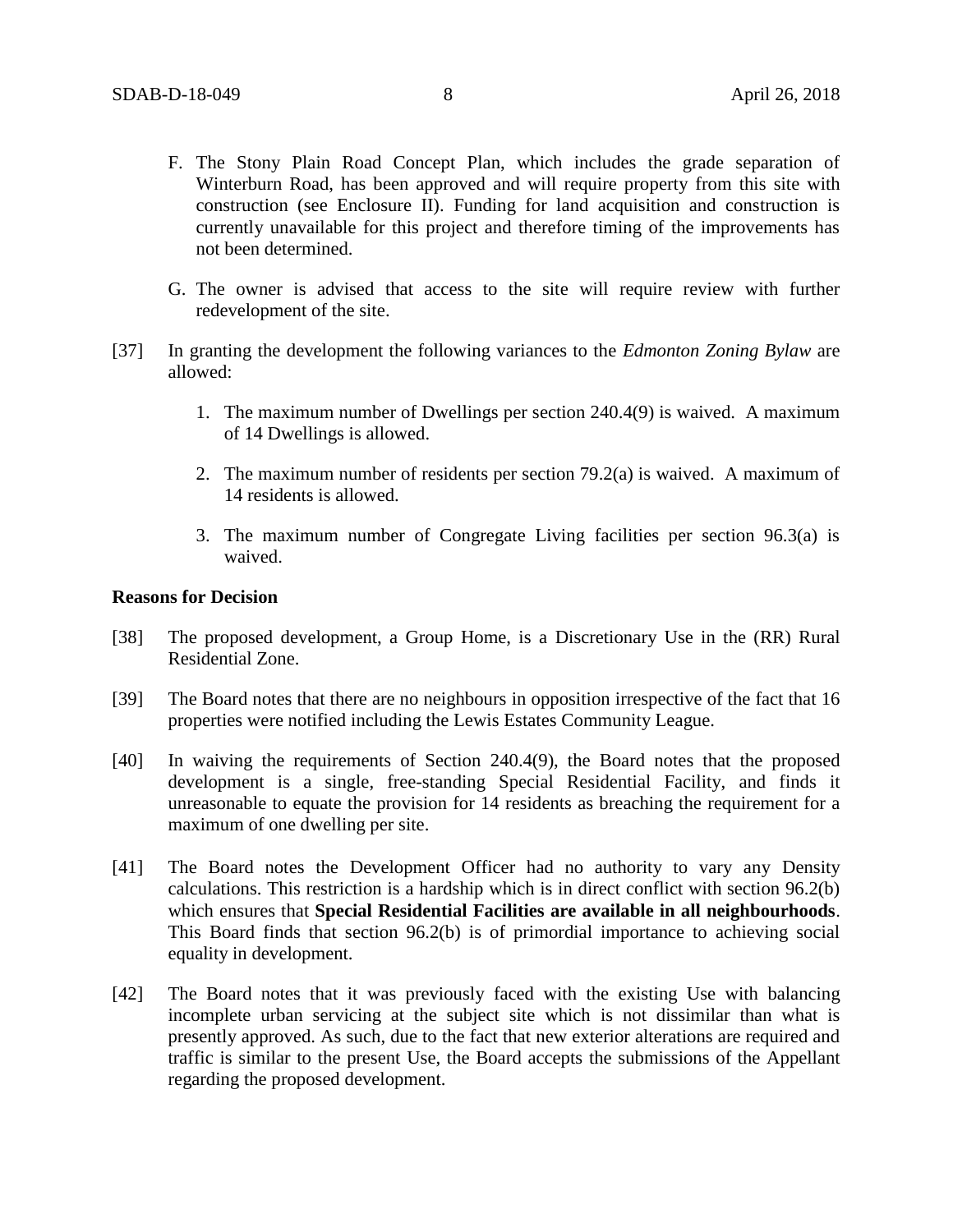- [43] Irrespective of the appeal being allowed, the Board cautions that the proposed development may not have all infrastructure requirements to proceed as the Appellant envisions. Consequently, these additional infrastructure requirements for the Subject Site are known to the Appellant but are outside the Board's purview.
- [44] Based on the above, the Board is of the opinion that the proposed development will not unduly interfere with the amenities of the neighbourhood, nor materially interfere with or affect the use, enjoyment or value of neighbouring parcels of land.

Wington Vittel

Mr. W. Tuttle, Presiding Officer Subdivision and Development Appeal Board

Board Members in Attendance Mr. N. Somerville; Ms. N. Hack; Ms. S. LaPerle; Mr. L. Pratt